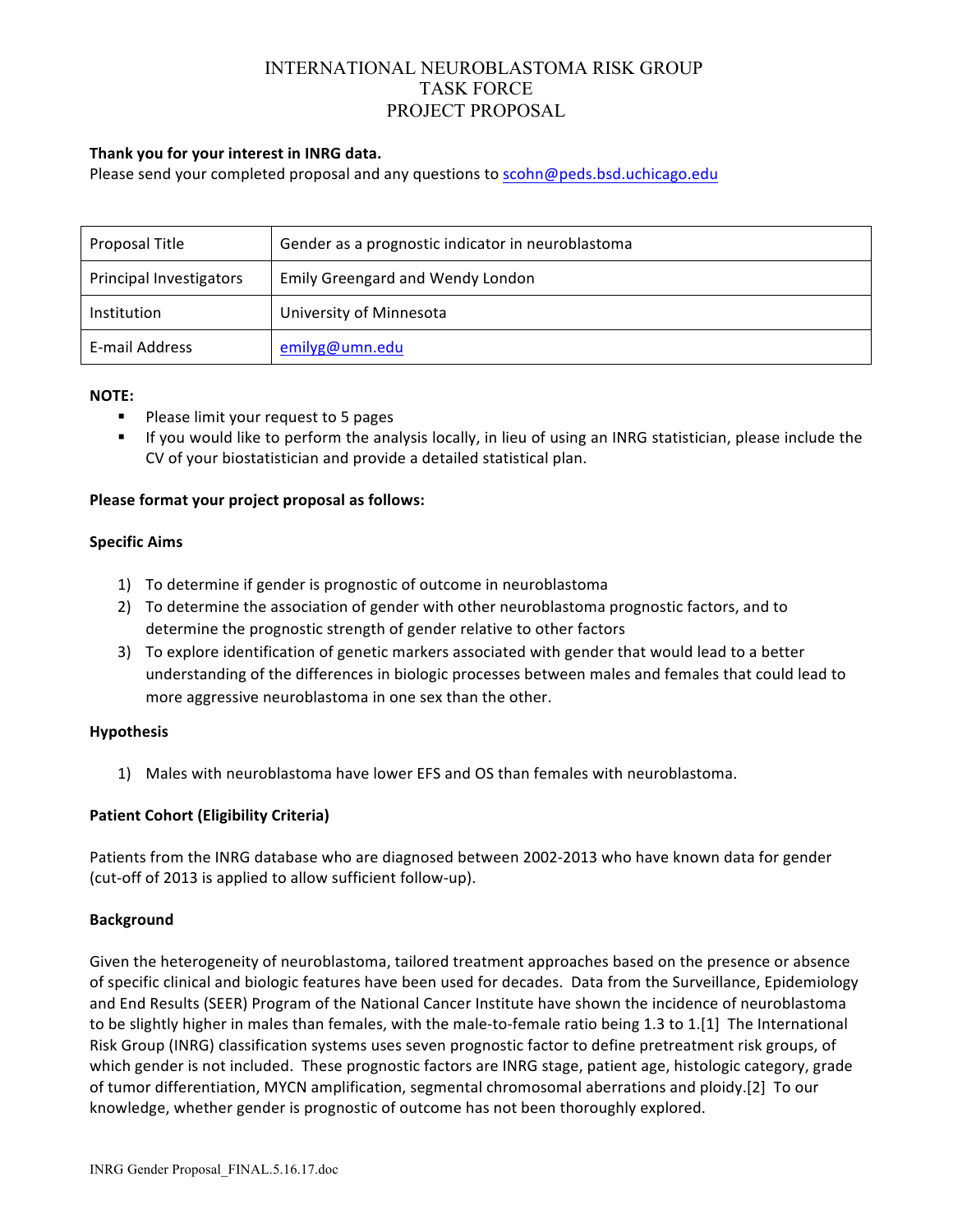# INTERNATIONAL NEUROBLASTOMA RISK GROUP TASK FORCE PROJECT PROPOSAL

### **Significance**

If the hypothesis is supported, this could inform genetic studies exploring pathway alterations that vary according to gender and result in a more aggressive phenotype. The results of our study could spark future studies to better understand how the biologic processes of NB growth and dissemination differ between males and females.

### **Proposal description**

- 1) Kaplan-Meier curves of EFS and OS will be generated, overall and by gender. Curves will be compared by gender using a log-rank test.
- 2) Crosstabulations will be generated of gender with the following known risk factors: age, stage, MYCN status, ploidy, MKI, grade, diagnostic category, 11q status, 1p status, primary site, location of metastases, and treatment intensity. Tests of association will be performed using a chi-squared test. We will perform multivariable Cox proportional hazards modelling to determine if gender is independently prognostic after adjusting for other significantly prognostic risk factors.
- 3) We will utilize existing transcriptome data for the patients from our cohort who have results in TARGET. From a list of genes known to be prognostic of poor outcome in neuroblastoma, we will test for associations genetic aberrations with gender in a purely exploratory fashion.

#### **Data Requested**

All data items in the iINRGdb for patients diagnosed between 2002-2013, including: Gender time to event Event censoring flag Time to death Death censoring flag Risk Factors: age, INSS stage, MYCN status, ploidy, MKI, grade, diagnostic category, 11 q status, 1p status, primary site, locations of metastases Treatment intensity

In addition, for patients in the TARGET database, we request ability to link to the TARGET data.